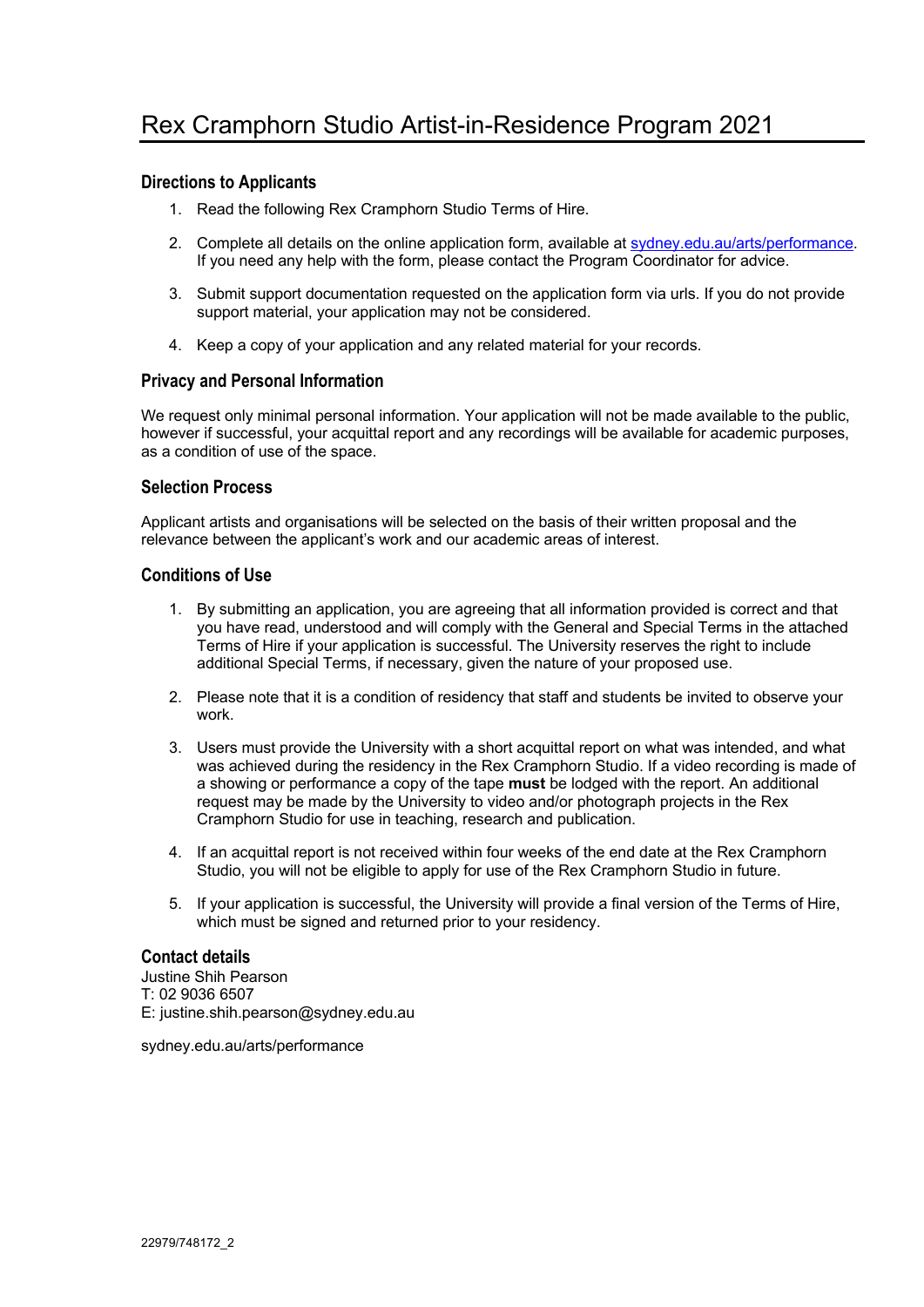# General Terms

# **1 Hire and use of Studio**

- (a) The University grants the Hirer access to the Studio for the Permitted Purpose during the Hire Period on the terms and conditions of this Deed.
- (b) Unless specified in the Hire Details, the Hirer may only have access to the Studio during the Hire Period.
- (c) The Hirer is not entitled to access facilities outside of the Studio, including (but not limited to) the University's staff kitchen, telephones and printers, without the University's approval.
- (d) Any Campus Security officer of the University (being an authorised officer for the purposes of this Deed) has full and irrevocable authority to at any time remove any person (including the Hirer) from, or to prevent them from entering, the Studio if, in his or her reasonable opinion:
	- (i) the Studio is being used for any improper purpose;
	- (ii) the Hirer, or an employee, agent, invitee or guest of the Hirer, causes a nuisance;
	- (iii) any maximum person capacity specified in the Hire Details is, or appears to have been, exceeded; and/or
	- (iv) there is any actual or suspected safety concern that warrants evacuation of the Studio.
- (e) As a condition of the Hirer's use of the Studio, at least one week prior to the commencement of the Hire Period, the Hirer must arrange an induction with the University's Technical Officer to ensure that the Hirer is orientated with the Studio, including the security system and the technical equipment.
- (f) The Hirer acknowledges and agrees that the University is permitted to observe and record the Hirer's performances, workshops and other activities within the Studio during the Hire Period.

# **2 Hire Fee and other charges**

## **2.1 Hire Fee**

- (a) The Hirer must pay the Hire Fee (inclusive of any GST) in full no later than the due date specified in the Hire Details.
- (b) The Hire Fee does not include:
- (i) removal or replacement of furniture and/or equipment;
- (ii) catering facilities;
- (iii) parking;
- (iv) security; or
- (v) Additional Support Services (as defined in clause 2.4),

unless expressly specified in this Deed.

#### **2.2 Security**

If the Hirer proposes to use external security services at any time during the Hire Period, it must first seek approval from the University.

#### **2.3 Parking**

Parking is permitted within the grounds of the University for a fee. The Hirer must notify its guests of these parking arrangements.

#### **2.4 Additional Support Services**

- (a) For the purposes of this clause 2.4, Additional Support Services includes, but is not limited to security, additional cleaning and/or waste removal services.
- (b) If, in the University's reasonable opinion, Additional Support Services are required, having regard to the nature of the Hirer's activities in the Studio, the University must notify the Hirer at least 30 days prior to the commencement of the Hire Period.
- (c) If the University notifies the Hirer under clause 2.4(a), the Hirer must notify the University within 7 days accepting or rejecting the Additional Support Services.
- (d) If the Hirer accepts the Additional Support Services, the Hirer must pay all costs associated with the Additional Support Services.
- (e) If the Hirer rejects the Additional Support Services, then either the Hirer or the University may terminate this Deed immediately by written notice, in which case:
	- (i) the University must refund any money the Hirer has paid under this Deed (including any of the Hire Fee that may have been paid) within 30 days; and
	- (ii) the Hirer cannot hold the University liable for, and agrees to release the University from, any claim, loss or expense incur as a direct or indirect consequence of the termination.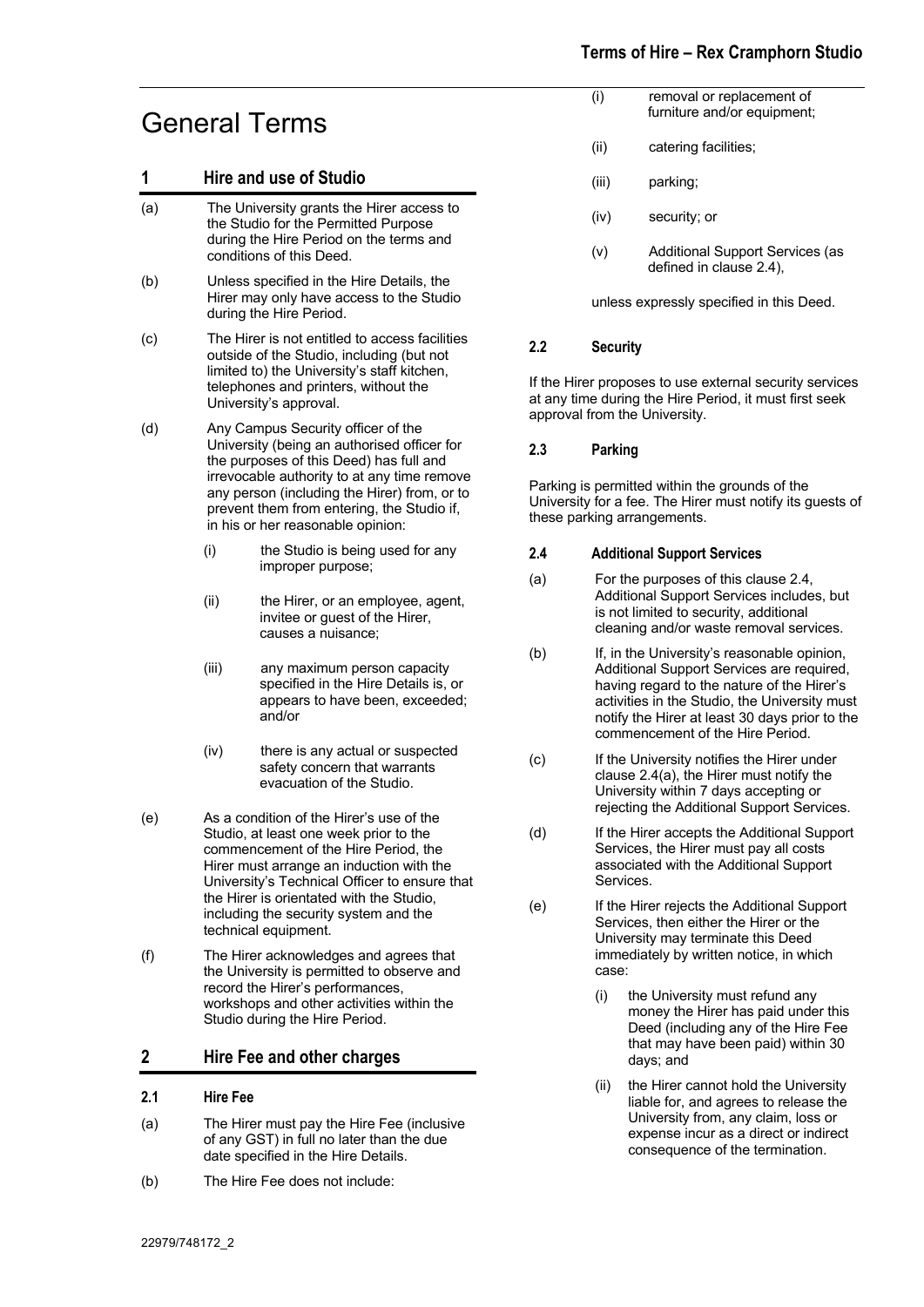# **Terms of Hire – Rex Cramphorn Studio**

| 3   | <b>Confirmation of reservation</b>                                                                                                                                                                                                                                                                                         |
|-----|----------------------------------------------------------------------------------------------------------------------------------------------------------------------------------------------------------------------------------------------------------------------------------------------------------------------------|
| (a) | To confirm the reservation of the Studio,<br>the Hirer must return a signed copy of this<br>Deed to the University.                                                                                                                                                                                                        |
| (b) | If the Hirer does not sign and return a copy<br>of this Deed to the University prior to the<br>commencement of the Hire Period, the<br>University may cancel the reservation<br>without notice to the Hirer.                                                                                                               |
| (c) | If the Hirer pays the Hire Fee, or any other<br>amount to the University, but does not sign<br>and return a copy of this Deed and the<br>University does not cancel the reservation<br>under clause 3(b), the Hirer will be deemed<br>to have accepted and agrees to be bound<br>by the terms and conditions of this Deed. |

# **4 Cancellation**

The Hirer may cancel the reservation of the Studio at any time before the Hire Period begins.

# **5 Hirer's Obligations**

#### **5.1 Permitted Purpose**

The Hirer must not use the Studio for any purpose other than the Permitted Purpose.

#### **5.2 Hirer to notify the University**

The Hirer must notify the University immediately if there are any errors or malfunctions in relation to the Studio or if a matter arises that may affect the health and safety of any person.

## **5.3 Access to the Studio**

The Hirer must:

- (a) at least one week prior to the Hire Period:
	- (i) nominate two individuals who will be responsible for swipe card access to the Studio (the Hirer acknowledges that the access cards provided are not transferrable, and at least one card holder must be present in the Studio whenever it is occupied); and
	- (ii) provide the University with a copy of a rehearsal schedule and a full contact list of individuals who will be accessing the Studio during the Hire Period;
- (b) notify the University if any caterers or external suppliers will require access to the Studio; and
- (c) ensure that every person entering the Studio records their name in the book provided.

#### **5.4 Prohibitions**

The Hirer must not:

| (a)                                            | use Blu-Tac on any of the walls in the<br>Studio;                                                                                                                                  |
|------------------------------------------------|------------------------------------------------------------------------------------------------------------------------------------------------------------------------------------|
| (b)                                            | affix anything to the walls or floors of the<br>Studio, including markup tape (chalk pens<br>acceptable), without the University's prior<br>consent;                               |
| (c)                                            | use the Studio for the construction<br>(including painting) of any props or sets;                                                                                                  |
| (d)                                            | cause any nuisance or damage to the<br>Studio, or any fixtures, fittings or equipment<br>located in it;                                                                            |
| (e)                                            | cause any nuisance or damage to the<br>University or any adjoining land;                                                                                                           |
| (f)                                            | use flying drones, remotely piloted aircrafts<br>or unmanned aerial systems of any kind<br>unless formal approval is obtained from the<br>University and the relevant authorities; |
| (g)                                            | attempt in any way to modify or physically<br>tamper with any aspect of the Studio,                                                                                                |
| (h)                                            | erect signs or allow access to the public,<br>unless the Hirer has obtained prior<br>approval from the University;                                                                 |
| (i)                                            | bring onto, or store in or around, the Studio<br>any toxic or inflammable substances;                                                                                              |
| (j)                                            | sell or provide alcohol in or around the<br>Studio, except in accordance with clause 9;                                                                                            |
| (k)                                            | interfere with any University activity; or                                                                                                                                         |
| (1)                                            | conduct fundraising activities unless the<br>Hirer is a registered charity with an official<br>Charity Fundraising Number (CFN).                                                   |
| $5.5\,$                                        | <b>Securing the Studio</b>                                                                                                                                                         |
| When the Studio is unoccupied, the Hirer must: |                                                                                                                                                                                    |
| (a)                                            | ensure that all exterior doors and windows<br>to the Studio are securely fastened and<br>locked at all times;                                                                      |
| (b)                                            | the security alarm to the Studio is activated;<br>and                                                                                                                              |
| (c)                                            | all electrical equipment in the Studio is<br>turned off.                                                                                                                           |
| 5.6                                            | Yielding up and make good                                                                                                                                                          |

The Hirer must:

- (a) leave the Studio in the condition it was in prior to use by the Hirer;
- (b) remove, at the Hirer's cost, any rubbish or other waste that the Hirer creates or brings onto the Studio;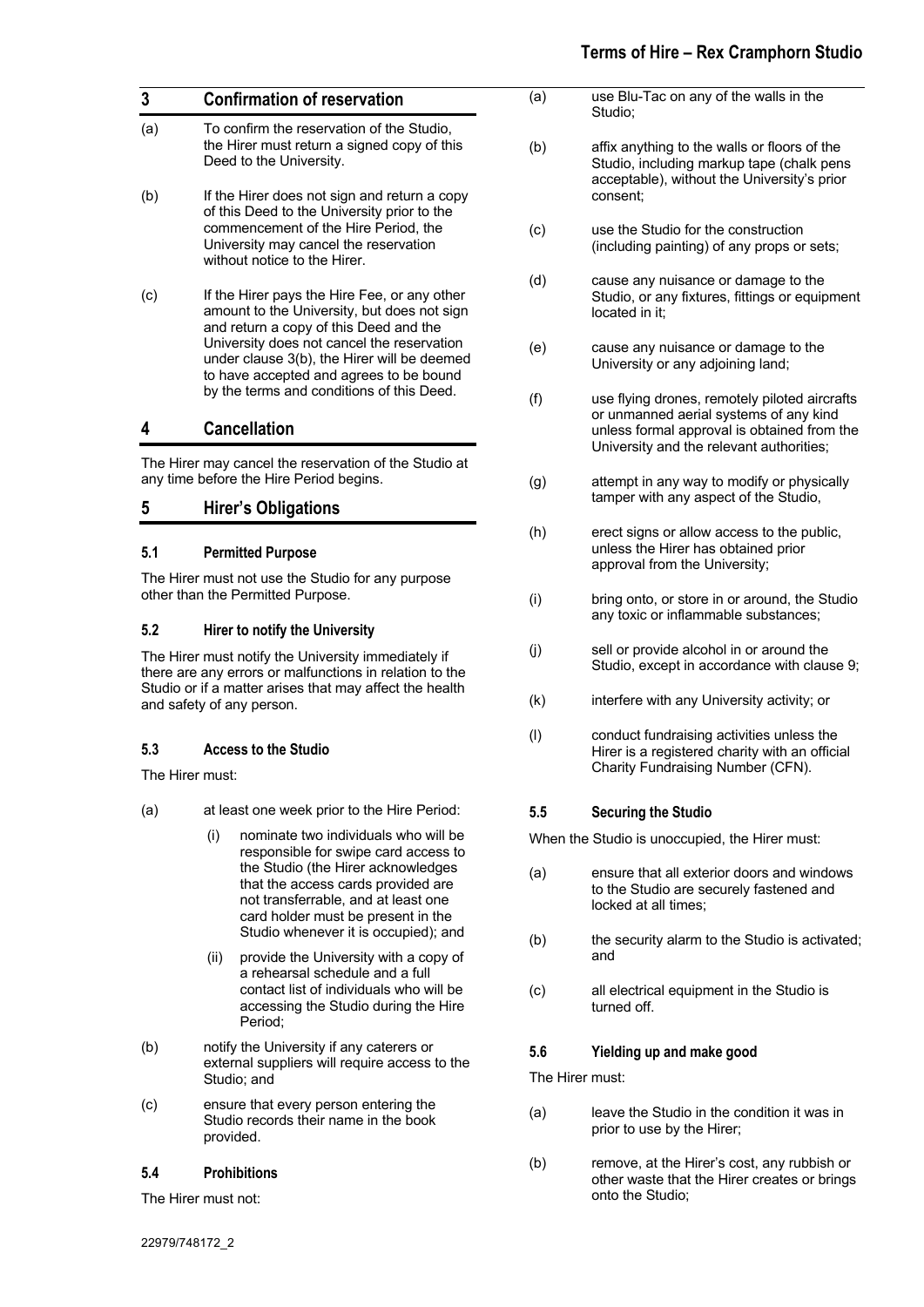# **Terms of Hire – Rex Cramphorn Studio**

- (c) remove the Hirer's equipment and other property from the Studio prior to the end of the Hire Period; and
- (d) pay to the University on demand any expense the University incurs if the Hirer leaves the Studio, or any fixture, fitting or equipment in it, in an unclean or damaged condition.

Any property found by the University after the Hire Period will be registered and dealt with in accordance with University policy.

#### **5.7 Use of the University's logo and name**

The Hirer must:

- (a) formally recognise the University in advertising and printed materials for performance/works or other activities that were supported by the Hirer's use of the Studio by including the University's logo in line with other supporters and the following words, "this project was supported through a residency at the Department of Theatre and Performance Studies, the University of Sydney" in program acknowledgments; and
- (b) except in accordance with clause 5(a), not promote the Hirer as being associated with or conducted by the University, or use the University's name or its logo without the University's express permission (which may be withheld in the University's absolute discretion).

#### **5.8 Compliance**

The Hirer must:

- (a) observe and comply with:
	- (iii) the provisions of this Deed;
	- (iv) any reasonable direction of the University or its authorised officer;
	- (v) the University's security and safety arrangements (including emergency drills);
	- (vi) all signs located in or around the Studio;
	- (vii) all applicable laws, regulations, rules, by-laws, delegated legislation and codes of conduct;
	- (viii) all requirements, orders or notices received from any competent authority regarding the access or use of the Studio by the Hirer and its employees, agents, invitees and guests;
	- (ix) the University's by-laws, rules, policies and procedures, including, without limitation, those with respect to:
		- (A) workplace health and safety;
- (B) discrimination and harassment;
- (C) parking and traffic;
- (D) privacy of personal information;
- (E) security; and
- (F) smoking,

copies of which are downloadable from the University's website: http://sydney.edu.au/policies/

(b) ensure, and take reasonable steps to ensure that the Hirer's employees, agents, invitees and guests observe the provisions of this clause 5.

# **6 Catering**

- (a) If the Hirer proposes to use any external caterer during the Hire Period, it must comply with the additional obligations contained in Schedule 1 to this Deed.
- (b) If the Hirer proposes to self-cater at any time during the Hire Period, the Hirer must:
	- (i) ensure that good food safety practices (in accordance with those published by the NSW Food Authority) are in place to ensure the health, safety and wellbeing of all event attendees;
	- provide the catering services in a competent and professional manner; and
	- (iii) observe and comply with all applicable laws, regulations, rules, by-laws, delegated legislation guidelines and codes of conduct.

## **7 Exhibits and promotional material**

- (a) The Hirer may not hand out flyers or other promotional materials at the University without the prior consent of the University.
- (b) The Hirer must provide copies of all signage and promotional materials that the Hirer intends to use to the University for its prior approval.
- (c) If the University grants approval for the Hirer to affix any signage or promotional materials in accordance with clause 5.4(b), the Hirer must remove it at the end of the Hire Period.

# **8 Equipment**

- (a) The Hirer is responsible for all costs associated with the bump-in and bump-out of the Studio during the Hire Period.
- (b) The Hirer must obtain the University's prior approval to: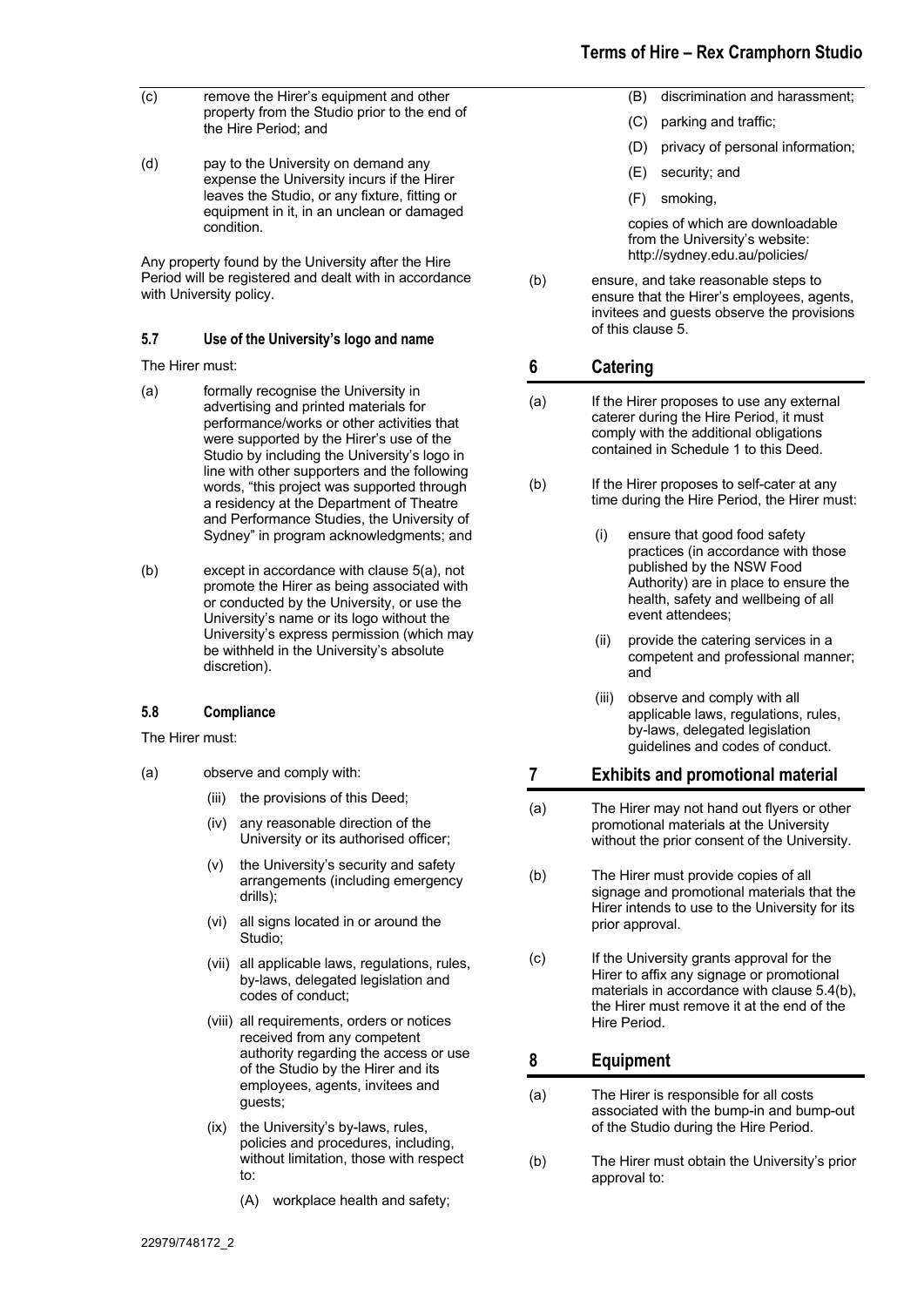- (i) carry out any rigging of lights within the Studio;
- (ii) bring any set structures or large props into the Studio; and
- (iii) use the Hirer's own, or externally hired technical equipment.
- (c) The Hirer must notify the University of all intended deliveries to the Studio. All delivered material must be marked with the Hirer's name and the Hirer's contact number, number of boxes (for example, '1 of 3 boxes'), and the name of the relevant University contact.
- (d) All large deliveries that require University assistance to be delivered to the Studio will incur an additional charge. It is the Hirer's responsibility to engage removalists to move heavy goods between the loading area and the Studio.
- (e) The Hirer is liable for any damage caused by the movement of heavy equipment into or out of the Studio.
- (f) Subject to clause 8(b)(iii), the Hirer must ensure that all electrical equipment brought onto the Studio has been electrically checked and has a current Test and Tag label clearly displayed as specified in Australian/New Zealand Wiring Standard 3760. Any electrical equipment that does not display a current Test and Tag label shall be deemed unsafe and removed from service immediately.

## **9 Alcohol sale and consumption**

- (a) The Hirer must obtain the University's prior approval (which may be withheld in the University's absolute discretion) in order for alcohol to be sold or consumed within the Studio.
- (b) The Hirer acknowledges that the University is a party to the principles listed in the Liquor Accord, which governs the sale and consumption of alcohol on the University's campuses. The Hirer must read, and comply with, the requirements of the Liquor Accord which can be found on the University's website.
- (c) The Hirer may be required to apply for and obtain a temporary or special event licence through Liquor and Gaming NSW. The University will notify the Hirer if such a licence is required for the Studio.
- (d) If the Hirer supplies its own alcohol at any stage during the Hire Period, with the University's approval in accordance with clause 9(a), the Hirer must ensure that:
	- (i) there are at least two people with current Responsible Service of Alcohol qualifications monitoring the

service of alcohol at all times (**RSA Monitors**);

- (ii) the RSA Monitors maintain a blood alcohol level of 0.00;
- (iii) the RSA Monitors identify themselves to Campus Security prior to any supply of alcohol;
- (iv) the RSA Monitors are clearly visible to all attendees in the Studio; and
- (v) additional safety measures are in place to minimise the risk of alcohol harm, including the provision of:
	- (A) free water and food;
	- (B) transport; and
	- (C) first aid officers.

## **10 Fire, Safety and WHS**

#### **10.1 Fire and Safety obligations**

The Hirer must:

- (a) ensure that all its employees, agents, contractors or invitees, are aware of the evacuation paths and assembly areas relevant to the Studio:
- (b) in the event of an emergency, immediately call emergency services on 000, and Campus Security on 02 9351 3333;
- (c) provide access to first aid equipment, facilities and access to trained personnel to administer first aid;
- (d) immediately notify Campus Security of any threatening or violent behaviour;
- (e) ensure that an appropriate safety management plan is in place if amusement equipment is to be used;
- (f) not use heaters, heat producing devices, open flames, candles, lamps or lanterns, explosive fuel, flammable liquid and/or helium balloons in or around the Studio;
- (g) not use booths, stalls, stages, and other items constructed of flammable materials in or around the Studio;
- (h) not use highly flammable materials which also readily release toxic gases;
- (i) not impede or block exits & exit routes in any way including by the layout and location of booths, stands, exhibits, chairs, tables, platforms, projectors or screens;
- (j) ensure that all exit doors are free from temporary or permanent blockages such as display stands, drapery, equipment and screens;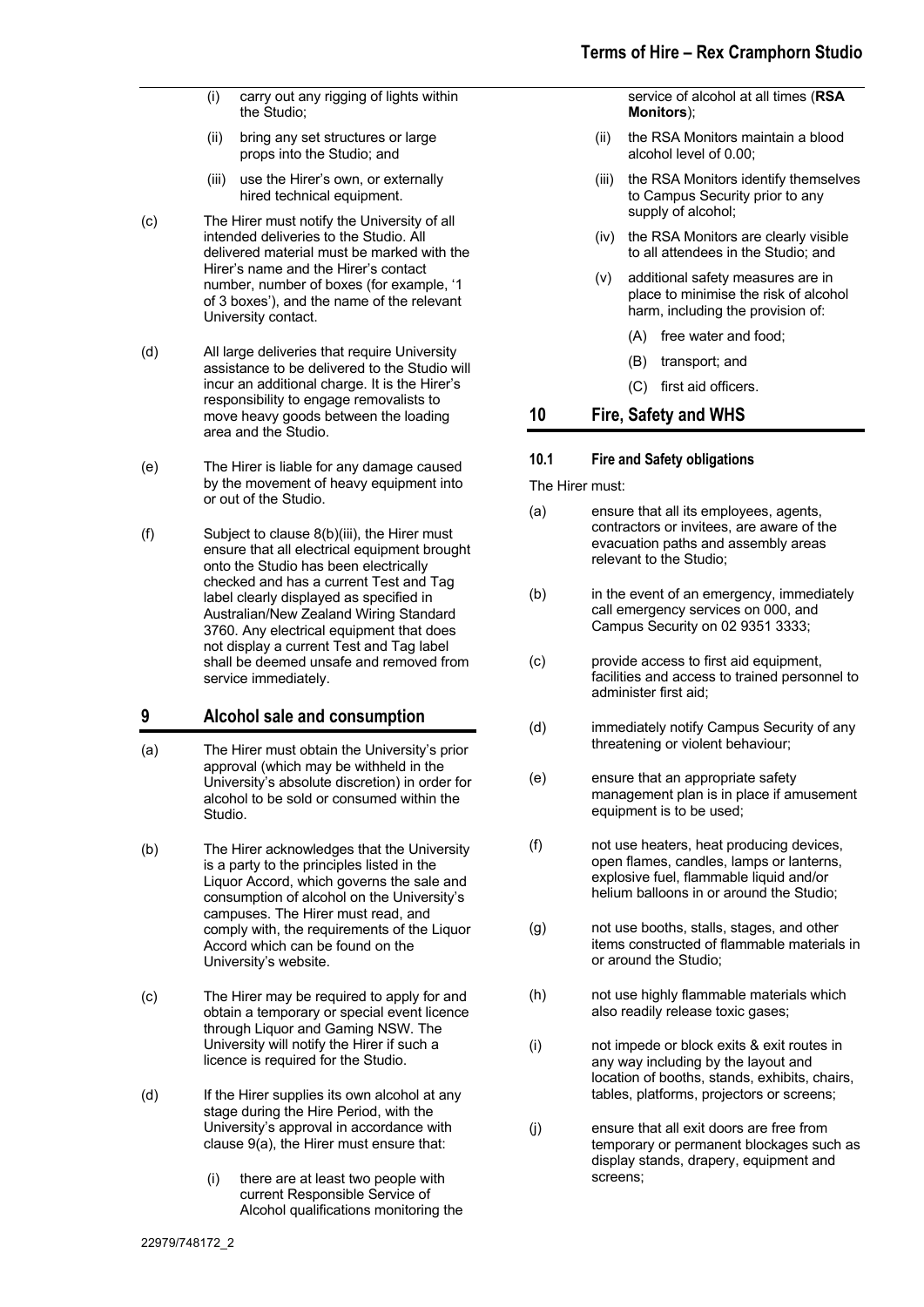- (k) ensure all exit doors are unlocked and accessible when the Studio is occupied;
- (l) ensure all exit signs are clearly visible and illuminated at all times; and
- (m) comply with any direction of the University concerning fire and safety.

### **10.2 WHS obligations**

The Hirer must:

- (a) be aware of and comply with its obligations under the WHS Law;
- (b) take all reasonable care to prevent any risk to health and safety while in the Studio, including insuring that the Hirers own acts or omissions do not adversely affect the health and safety of any person;
- (c) notify the University of any matter that may affect the health and safety of any person, including a 'notifiable incident' within the meaning of the WHS Law, immediately after becoming aware of such risks; and
- (d) if required by the University, provide a copy of the Hirer's risk assessment at least 14 days prior to the commencement of the Hire Period, which outlines the specific risks and controls to be put in place. The risk assessment must ensure that systems are in place to eliminate any identified risks, or where the risks cannot be eliminated, to do what is reasonably practicable to ensure that the risks are adequately controlled and minimised.

In this clause 10.2, 'WHS Law' means the *Work Health and Safety Act 2011* (NSW), the *Work Health and Safety Regulation 2017* (NSW) and any applicable codes of practice or guidelines made under that Act or those Regulations.

## **11 Indemnity, Release and Insurance**

#### **11.1 Hirer's risk**

The Hirer occupies the Studio and enters and uses the Studio at the Hirer's own risk.

#### **11.2 Indemnity**

The Hirer is liable for, releases the University from and indemnifies the University against all and any claim, demand, expense, loss, damage or liability of any kind that the University directly or indirectly sustains or incurs as a result of in connection with the death or illness of, or personal injury to, any person and/or the loss or destruction of, or damage to, any property of any person as a result of the breach of this Deed by, or any negligent, unlawful or wilful act or omission of the Hirer or an employee, agent, invitee or guest of the Hirer, except to the extent that any negligent act or omission of the University contributed to the relevant liability.

#### **11.3 Consequential loss**

Despite any other provision of this Deed, neither the University nor the Hirer shall be liable for and each release the other from all and any claim arising from or in relation to the use of the Studio pursuant to this Deed for consequential or special loss including, without limitation, loss of business profits, anticipatory profits, business interruption or loss of business information.

### **11.4 Insurance**

The Hirer must effect and keep effective during the Hire Period and produce to the University upon request a certificate of currency or other evidence of:

- (a) public liability insurance applicable to the Studio and the activities carried out on, in or around the Studio in an amount of not less than \$10 million in respect of any single occurrence and unlimited in the aggregate and that policy must note the interests of the University; and
- (b) other insurances relating to the Studio and use of the Studio required by law including, without limitation, workers compensation insurance.

# **12 Termination**

The University may terminate this Deed immediately and at any time, without notice to the Hirer, if the Hirer:

- (a) does not pay on time any amount due to the University under this Deed;
- (b) becomes bankrupt or insolvent at any time;
- (c) does not observe another obligation under this Deed that is not capable of remedy; or
- (d) does not observe another obligation under this Deed, that is capable of remedy, within 24 hours of the University requiring the Hirer to do so.

If the University terminates this Deed, the Hirer cannot hold the University liable for, and agrees to release the University from, any claim, loss or expense incurred as a direct or indirect consequence of the termination.

# **13 Report to the University**

Within four weeks of the end of the Hire Period, the Hirer must provide the University with a report on what was achieved during the Hire Period. If the Hirer has made a video recording of any performances during the Hire Period, the Hirer must submit a copy of the recording with the report to the University.

## **14 General**

#### **14.1 No warranties**

The Hirer acknowledges and agrees that: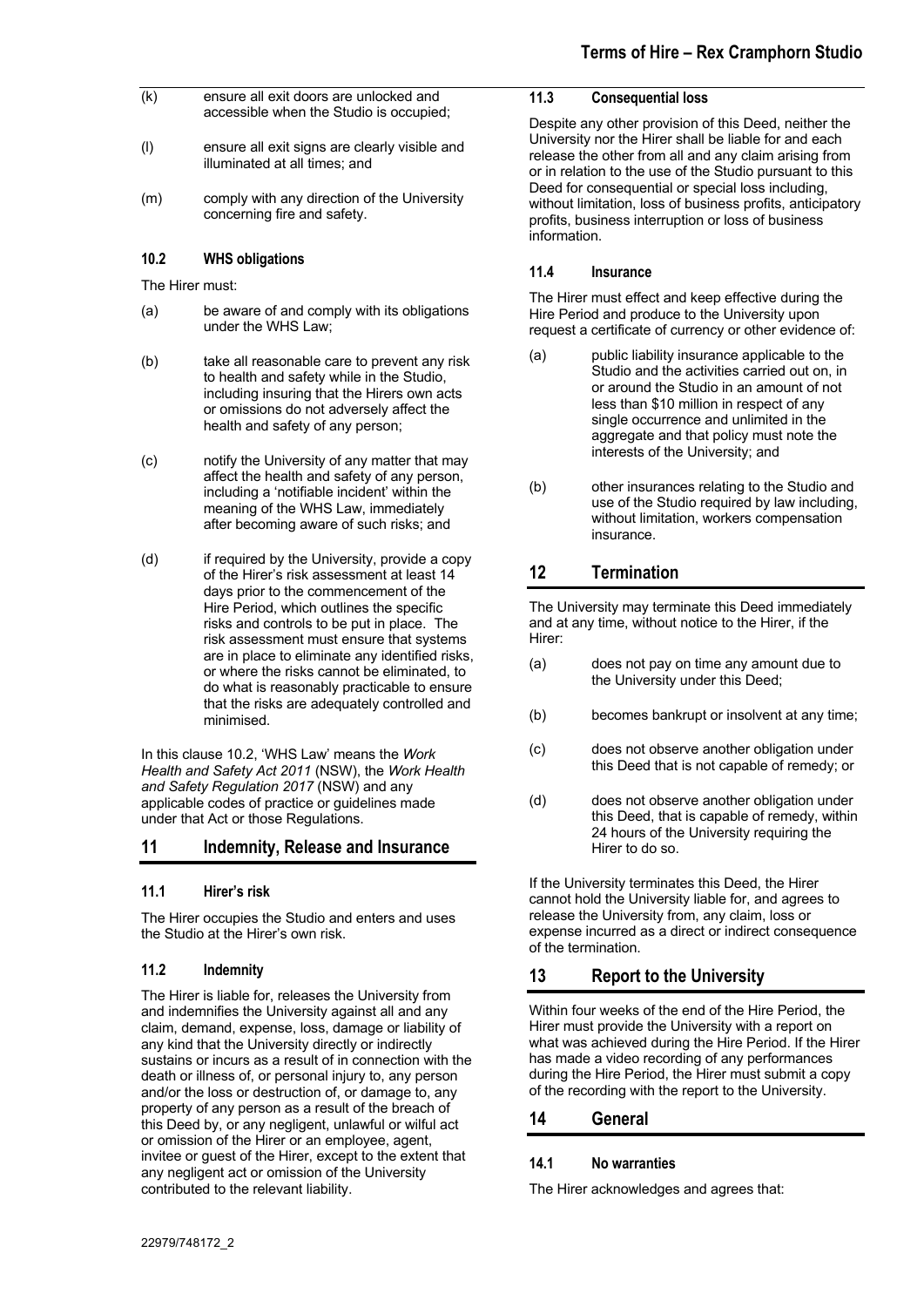- $(a)$  the University makes no representation or warranty about the condition of the Studio or the suitability of the Studio for the Permitted Purpose; and
- (b) the University is not liable under any circumstances if the Hirer is not satisfied with the condition of the Studio or if it is not suitable for the Permitted Purpose in the opinion of the Hirer.

#### **14.2 No tenancy**

The Hirer acknowledges that this Deed does not create any tenancy or give the Hirer any interest in the Studio or entitle the Hirer to quiet enjoyment.

#### **14.3 Terms and entire agreement**

This Deed constitutes the entire agreement about its subject matter and supersedes all previous agreements, understandings and negotiations on that subject matter.

#### **14.4 Deed for the University**

This Deed is for the benefit of the University despite the University not being a party to it.

#### **14.5 Variation and waiver**

A provision of this Deed or a right created under it may not be waived or varied except in writing and signed by either the Hirer or the University (whichever has the benefit of the provision or right). A failure or delay in exercise of a right arising from a breach of this Deed does not constitute a waiver of that right.

#### **14.6 Governing law**

This Deed is governed by the law in force in New South Wales. Each party submits to the nonexclusive jurisdiction of the courts of that place.

## **14.7 No agency or partnership**

Nothing contained or implied in this Deed constitutes either the Hirer or the University as the partner, agent or legal representative of the other for any purpose or creates any partnership, agency or trust, and the Hirer has no authority to bind the University in any way.

## **14.8 Severability**

If any part of this Deed is or later becomes unenforceable, then those unenforceable terms shall be deleted from this Deed (to the extent that they are unenforceable) and the remaining terms of this Deed shall continue in full force and effect.

#### **14.9 Statutory terms**

Where a statute implies in this Deed any term, and that statute voids or prohibits provisions under this Deed which exclude or modify the operation of such term, such term is deemed to be included in this Deed.

#### **14.10 No merger**

The rights, obligations, representations, warranties and indemnities in this Deed do not merge on completion or any transaction contemplated by this Deed. In particular, the provisions of clause 11.2 shall survive and be of full effect after expiration or termination of this Deed.

#### **14.11 Assignment and novation**

The Hirer must not assign or sublicence its rights or novate its rights and obligations or under this Deed.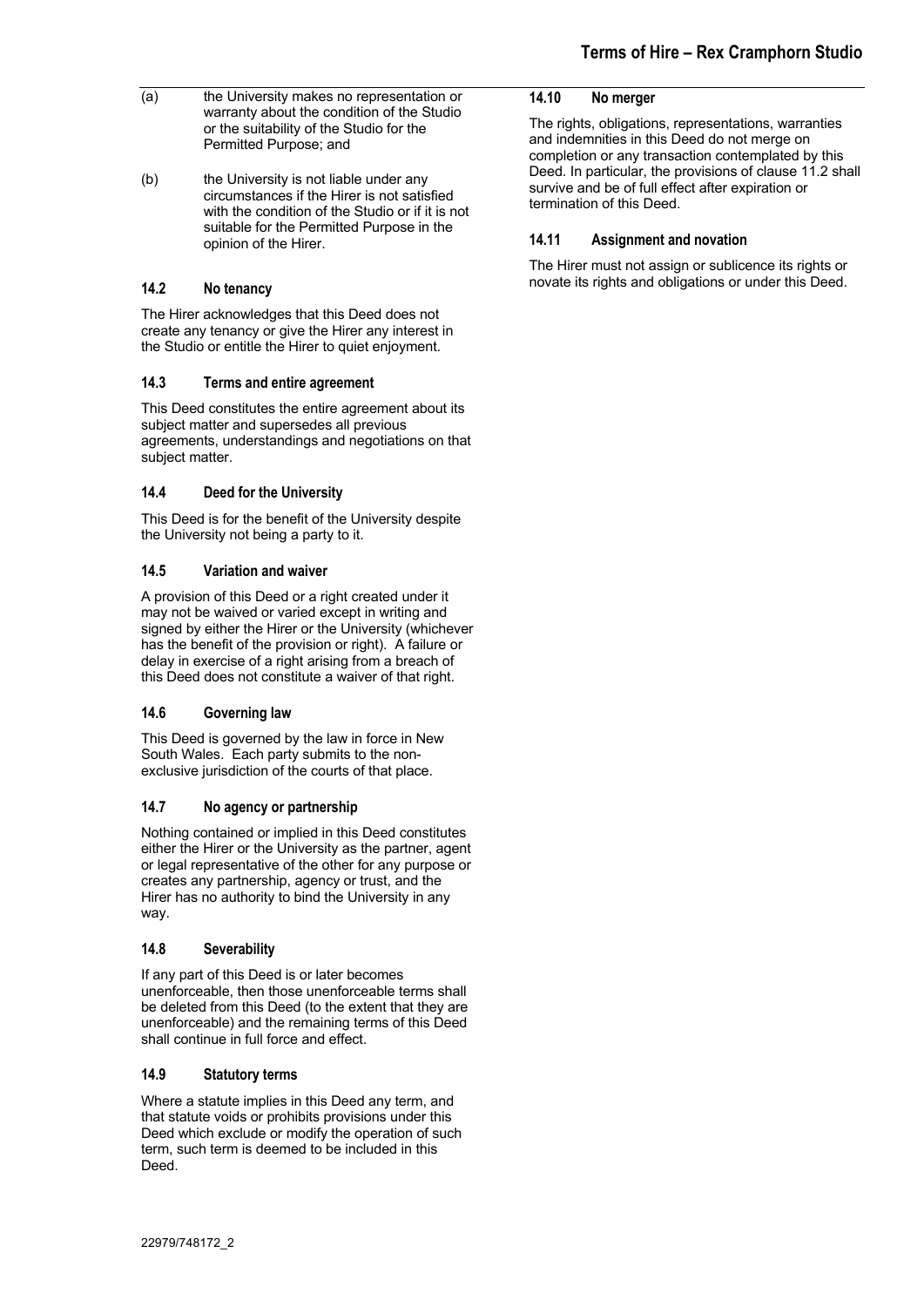# **Schedule 1 - Catering Terms and Conditions**

# **1 Obligations**

The Hirer must ensure that the caterer:

- (a) has and complies with any current licences, permits, approvals or authorisations that may be required under the *Food Act 2003* (NSW) and/or the *Liquor Act 2007* (NSW) or any regulations made under those Acts;
- (b) in the case of a food truck, has and complies with all necessary licences, permits, approvals or authorisations that may be required by the relevant council;
- (c) if required by the University, provides the University with copies of the relevant documents referred to in clauses 1(a) and 1(b), prior to the commencement of the Hire Period;
- (d) provides the catering services in a competent and professional manner;
- (e) observes and complies with all applicable laws, regulations, rules, by-laws, delegated legislation, guidelines and codes of conduct; and
- (f) observes and complies with the University's by-laws, rules, policies and procedures, including, without limitation, those with respect to:
	- (i) workplace health and safety;
	- (ii) discrimination and harassment;
	- (iii) parking and traffic;
	- (iv) privacy of personal information;
	- (v) security; and
	- (vi) smoking,

copies of which are downloadable from the University's website: http://sydney.edu.au/policies/

## **2 Cleaning**

- (a) **Cleaning Surcharges:** The Hirer must pay the University for any cleaning charges it incurs as a result of the conduct of the caterer or its use of the Studio.
- (b) **Removal of Rubbish:** All rubbish is to be removed and taken with the caterer off the University premises. Any wastage or rubbish found dumped by a caterer in University bins will be charged to the Hirer. If the Hirer requires the University to manage the disposal of rubbish, the Hirer must contact the University to obtain a quote for this service.
- (c) **Removal of Industry Waste (i.e. oil):** The caterer's industry waste must be taken away in a sealed container and must not poured down the University drains. If there is a breach of this clause, the cost of correction will be handed in full to the Hirer and may result in the Hirer and the caterer being banned from the University.

## **3 Indemnity and release**

- (a) The caterer and the Hirer agree to use the Studio at their own risk.
- (b) The caterer and the Hirer release the University from and indemnify the University against all damages, claims or demands which may be made against the University by any person whatsoever, for any damage, loss or injury which may be sustained relating in any way to the caterer's use or occupation of the Studio or any other part of the University's property and for the entire duration of the Hire Period (including all load-in and load-out activity) except to the extent that the University caused or contributed to the damage, loss or injury.

#### **4 Works**

No additions or alterations to any facility, structure, piece of equipment or other such items belonging to the University is permitted without the prior written approval of the University (which may be withheld in its absolute discretion).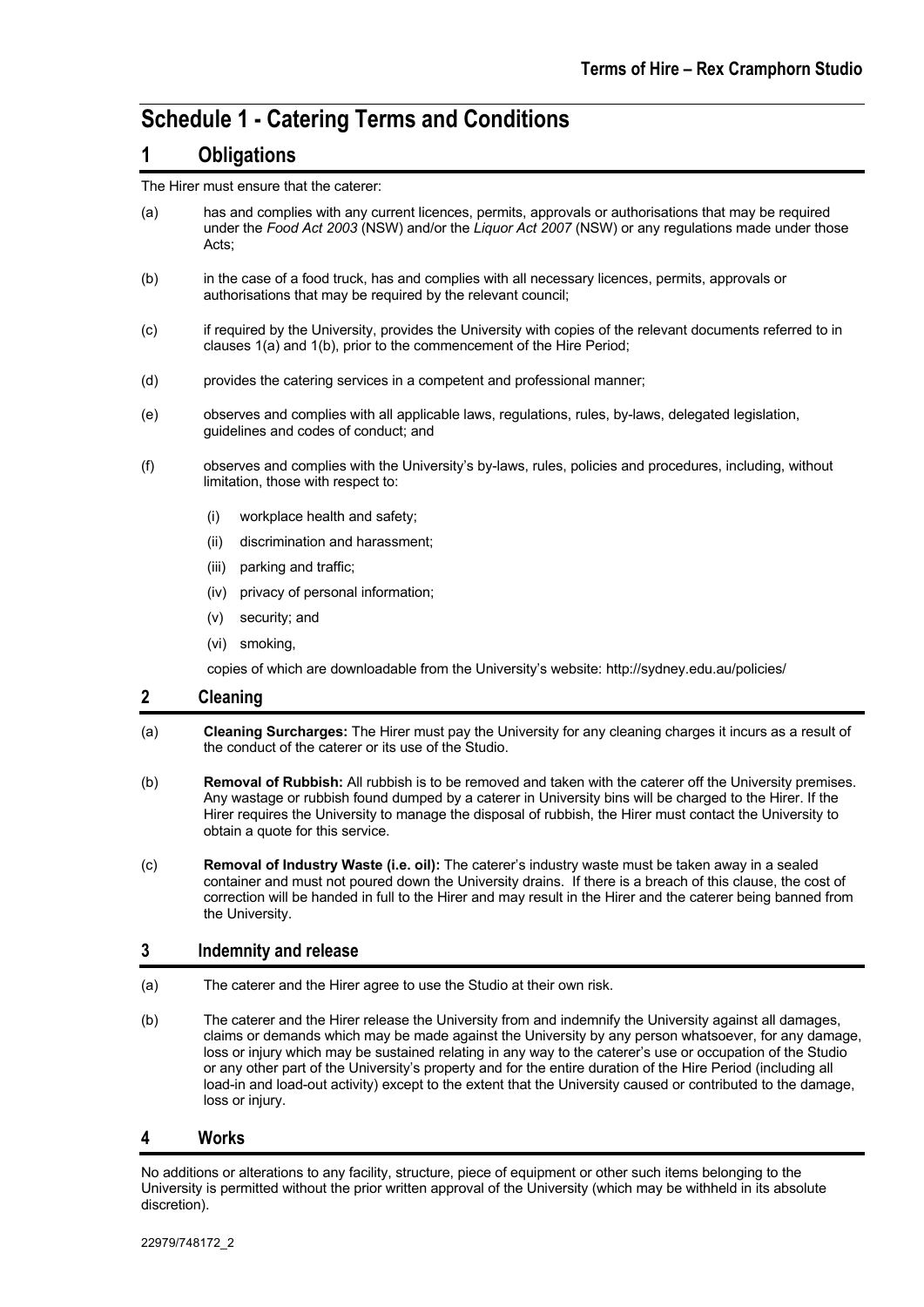# **5 Insurance**

The University is not liable for any damage or loss of the caterer's property or any property of the caterer's employees, agents, contractors or invitees. The caterer must hold its own insurance policy for property damage as well as public liability insurance.

### **6 Damage**

The Hirer is financially responsible for any damage or loss to property suffered by the University arising from the default, act, omission or negligence of the caterer.

## **7 Work Health and Safety**

The caterer and the Hirer must comply with its obligations under the WHS Law.

#### **8 Interpretation**

Words not defined in these Catering Terms and Conditions have the same meaning as given in the Terms of Hire.